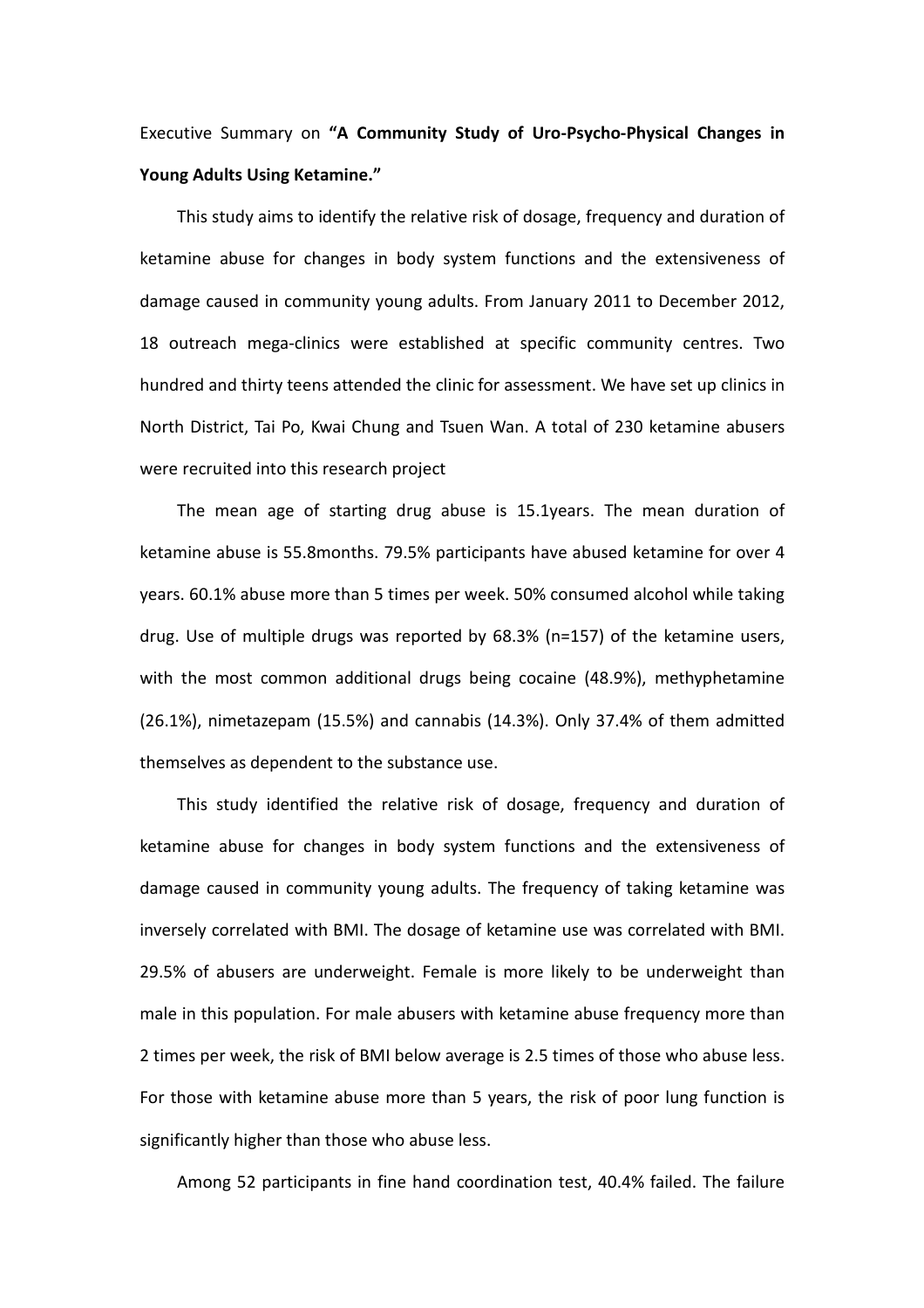rate of those with ketamine abuse for more than 5 years is 7 times to those who abuse less.

 76 participants were assessed on perceptual motor and memory (visual and verbal) aspects. Results indicated that memory was more prominently affected in this group of clients mainly abusing Ketamine. 24% of those also had impairment in both perceptual and memory aspects. These clients might anticipate more problems in coping with daily living and work tasks.

 The frequency of taking ketamine was associated with "Pelvic Pain, Urgency, Frequency" (PUF) symptoms score, bother score and total score. 47.8% of subjects suffered from overactive bladder symptom. Increase one day per week of ketamine use would increase 0.521 times probability of having overactive bladder symptom. Duration of ketamine use was inversely correlated with max flow rate. Frequency of taking ketamine was inversely correlated with max flow rate. Frequency of taking ketamine was inversely correlated with voided volume.

 Out of 216 subjects with ultrasound performed, we picked up 14 bilateral hydronephrosis, 23 right hydronephrosis and nil left hydronephrosis. The duration of ketamine use was significantly correlated with having hydronephrosis. It indicated that increase in 1 year ketamine use would increase 0.977 times probability of having hydronephrosis. The dosage of ketamine use was significantly correlated with having hydronephrosis. It indicated that increase in 1 gram ketamine use would increase 0.579 times probability of having hydronephrosis.

 The frequency of taking ketamine was significantly associated with higher Beck Depression Inventory (BDI) total score. The duration of ketamine use was significantly correlated with higher Hospital Anxiety and Depression Scale (HADS) total score. 58 subjects (48.3%) had reported experiencing one or more types of childhood adversities prior to age of 16. The reported adversity items included physical abuse,